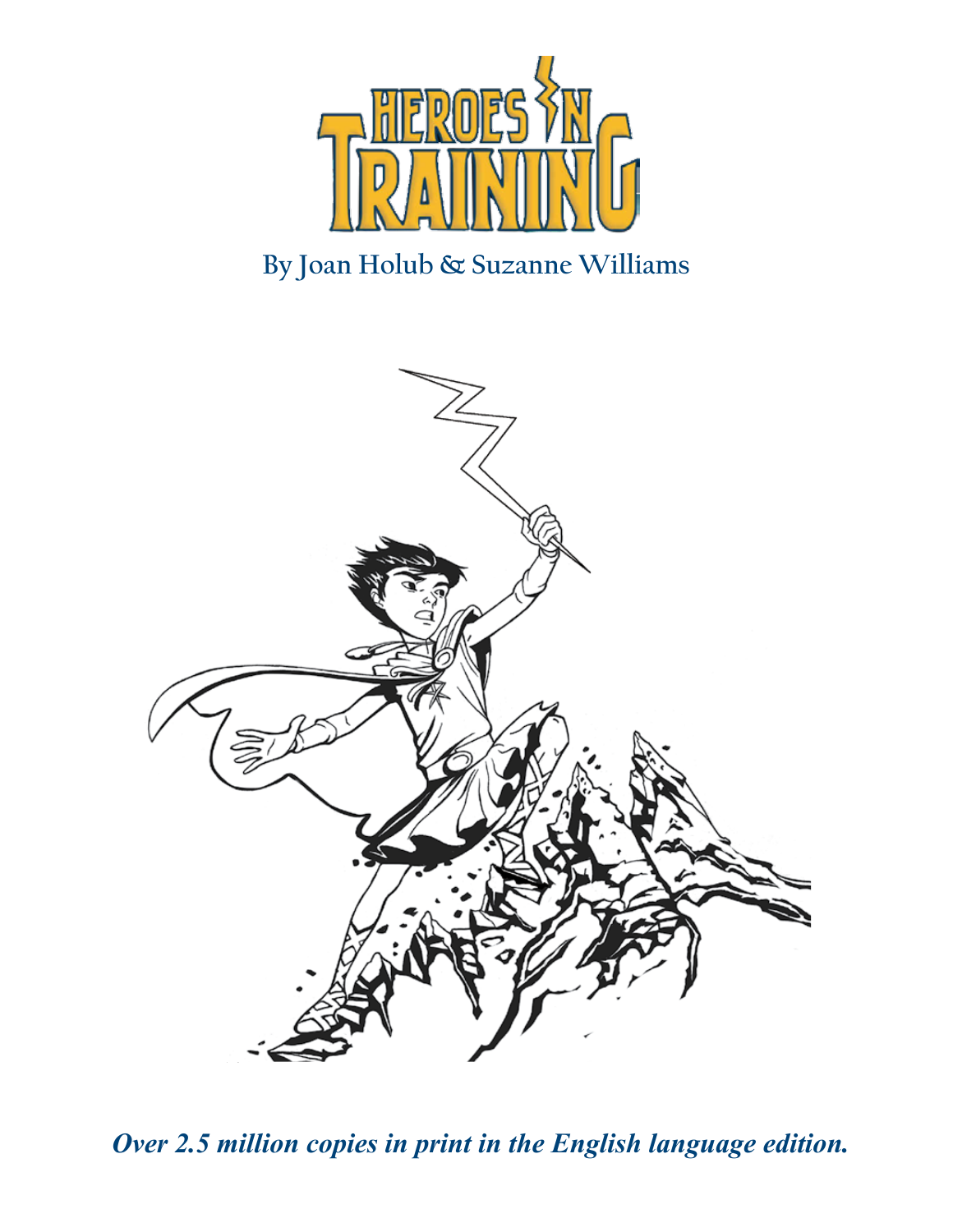









# **THE HEROES IN TRAINING SERIES**

by Joan Holub & Suzanne Williams

#### $\mathbf{F} = \mathbf{F} \mathbf{F}$  , life on the Greek is measured. Except for  $\mathbf{F} = \mathbf{F} \mathbf{F} \mathbf{F} \mathbf{F}$ #1 ZEUS AND THE THUNDERBOLT OF DOOM

For 10-year-old Zeus, life on the Greek island of Crete is mega boring. Except for ever to your ord EORS, are on the creational or create to mage comg. Enception dozens of times! And each time, a voice whispers to him: You are the one. What abound it mean? He'd like to escape those pesky electric shocks. And he also longs For adventure. With the help of the annoying Bolt and a talking stone amulet, as king of the gods. young Zeus sets off on the adventure of a lifetime: a journey to find his destiny

#### #2 POSEIDON AND THE SEA OF FURY  $\frac{1}{2}$  rous boiling the travel across the treatment search search search search search search search search search search search search search search search search search search search search search search search searc

The merciless Cronus and his Titan buddies are in hot pursuit of Zeus, Hera, and Poseidon, who plan to travel across the treacherous boiling sea in order to and I secretary. The Pain to that a bose the helion out coming see in start Poseidon can't swim and is terrified of the water (well, really of the creatures heroes escape Cronus and his cronies? that lurk in its depths). Can Poseidon overcome his fears and help his fellow

#### #3 HADES AND THE HELM OF DARKNESS  $\overline{a}$  , and the a function of bundle  $\overline{b}$

The Heroes in Training are entering the Underworld. The Underworld usually Fact account to be a function of the lower certain and certain means that in the second state. and the stinky smell of sulphur. However, there is one thing that Hades is not a so everyone can continue into the Underworld and deposit their Titan prisoner, fan of: dogs. And when Zeus and his fellow Olympians encounter Cerberus – a snarling, three-headed dog – Hades must conquer his fears and tame the hound Oceanus, back where he belongs! so everyone can continue into the Underworld and deposit their Titan prisoner,

#### $H$  is the phew independent the time of the sun is burning  $\alpha$  is burning  $\alpha$  is burning even in its burning even is burning that  $\alpha$ brighter than normal and scorching everything in northern Greece— **#4 HYPERION AND THE GREAT BALLS OF FIRE**

Hades set out to figure out why in the world Hyperion has been making things so hot. Phew, it's hot! Under the titan Hyperion's rule, the sun is burning even brighter than normal and scorching everything in northern Greece including the villagers! The Olympians are forced to play a sizzling Hades set out to figure out why in the world Hyperion has been making "game" of Dodge the Sunbursts as Hyperion hurls giant fireballs that could fry them to pieces! Armed with some clues, Zeus, Poseidon, and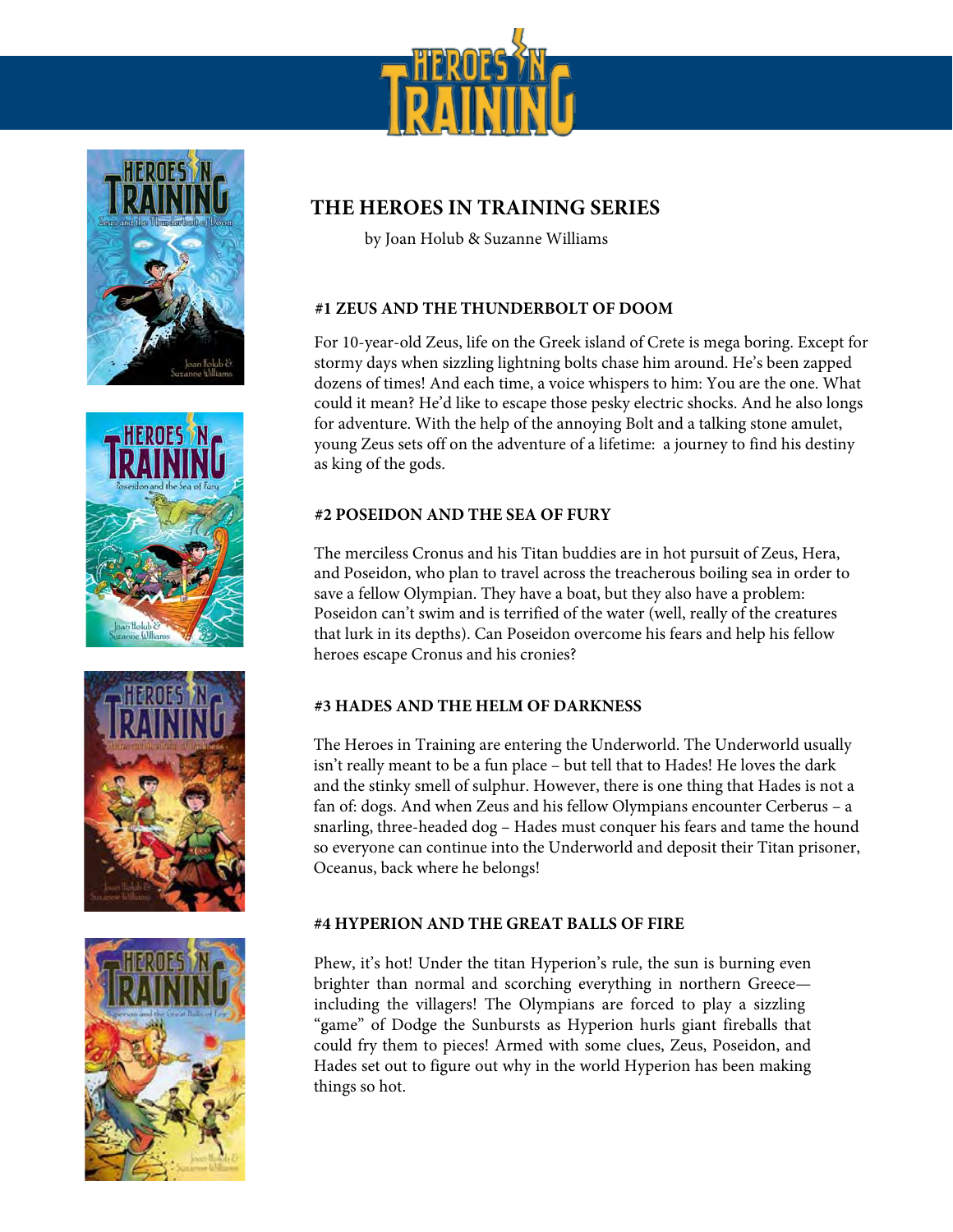











#### **THE HEROES IN TRAINING SERIES #5 TYPHON AND THE WINDS OF DESTRUCTION**

a double quest: Not only must they find more Olympians that Cronus has swallowed, but they're also in search of magic seeds that will help rejuvenate the earth after the terrible drought that plagued the lands, thanks to Hyperion. But a  $\frac{6}{10}$  in determing stant named Tymbon has athen ideas. Can the wind-throwing giant named Typhon has other ideas. Can the Heroes in Training withstand the storms that are coming their way? After battling fireball-throwing Titans, the young Olympians find themselves on

# **#6 APOLLO AND THE BATTLE OF THE BIRDS #6 APOLLO AND THE BATTLE OF THE BIRDS**

After a horrible drought, Zeus and his fellow Olympians are determined to help After a horrible drought, Zeus and his fellow Olympians are determined to help restore the land as they try to figure out their current mission, to find a special restore the land as they try to figure out their current mission, to find a special show the faint as they if y to significant thanks the oriental villages. shield called an aegis. Thanks to some grateful villagers, the Olympians find the armor they need. But they are suddenly swarmed by birds - thousands of killer, scary birds. And when a mysterious boy appears in the chaos, it looks like he might be more connected to the Olympians than they think. Is he friend... or foe?

#### #7 ARES AND THE SPEAR OF FEAR  $t$ , there are  $\theta$  indicated a given a given guarding the entry

After overcoming many challenges, Zeus and his fellow Olympians arrive at the temple at Delphi—only to find a giant snake guarding the entrance! Beyond the python, Pythia appears. Trapped in the temple by the python's magic and mere python, Fythia urges the Olympians not to worry about her, for they are presence, Pythia urges the Olympians not to worry about her, for they are Ares, the God of War. urgently needed on another quest. The Olympians are now out to find the Spear of Fear. A group of Amazonian women currently have it, but it really belongs to

#### $\#$  contriguting and the those angles of dangerous  $\alpha$ Athena's magical object. **#8 CRONUS AND THE THREADS OF DREAD**

Athena's magical object. Zeus and his friends that they are in for another battle. Dodging the silky and<br>sticky webs, the Olympians find themselves scattering in all directions to avoid getting caught. But those dangerous webs actually contain a hidden gem— **JOURN HOLUBAT HOLUBB**<br>A giant spiderweb in the sky with the words "Surrender Olympians" shows Zeus and his friends that they are in for another battle. Dodging the silky and

### **#9 CRIUS AND THE FRIGHT OF NIGHT**

captured by the Cronies and separated from her brother. But Titan Crius, who rules captured by the Cronics and separated resistence cronics and separated from her brother. the area, has Artemis under a special spell that is making her sleep, which doesn't the area, has Artemis under a special spell that is making her sleep, which doesn't make a rescue easy! Can the Olympians manage to sneak away from Crius and save a make a rescue easy! Can the Olympians manage to sneak away from Crius and save a sleepy Artemis, or are they in for a tough awakening? sleepy Artemis, or are they in for a tough awakening? Zeus and the Olympians are off to find Apollo's twin sister, Artemis, who was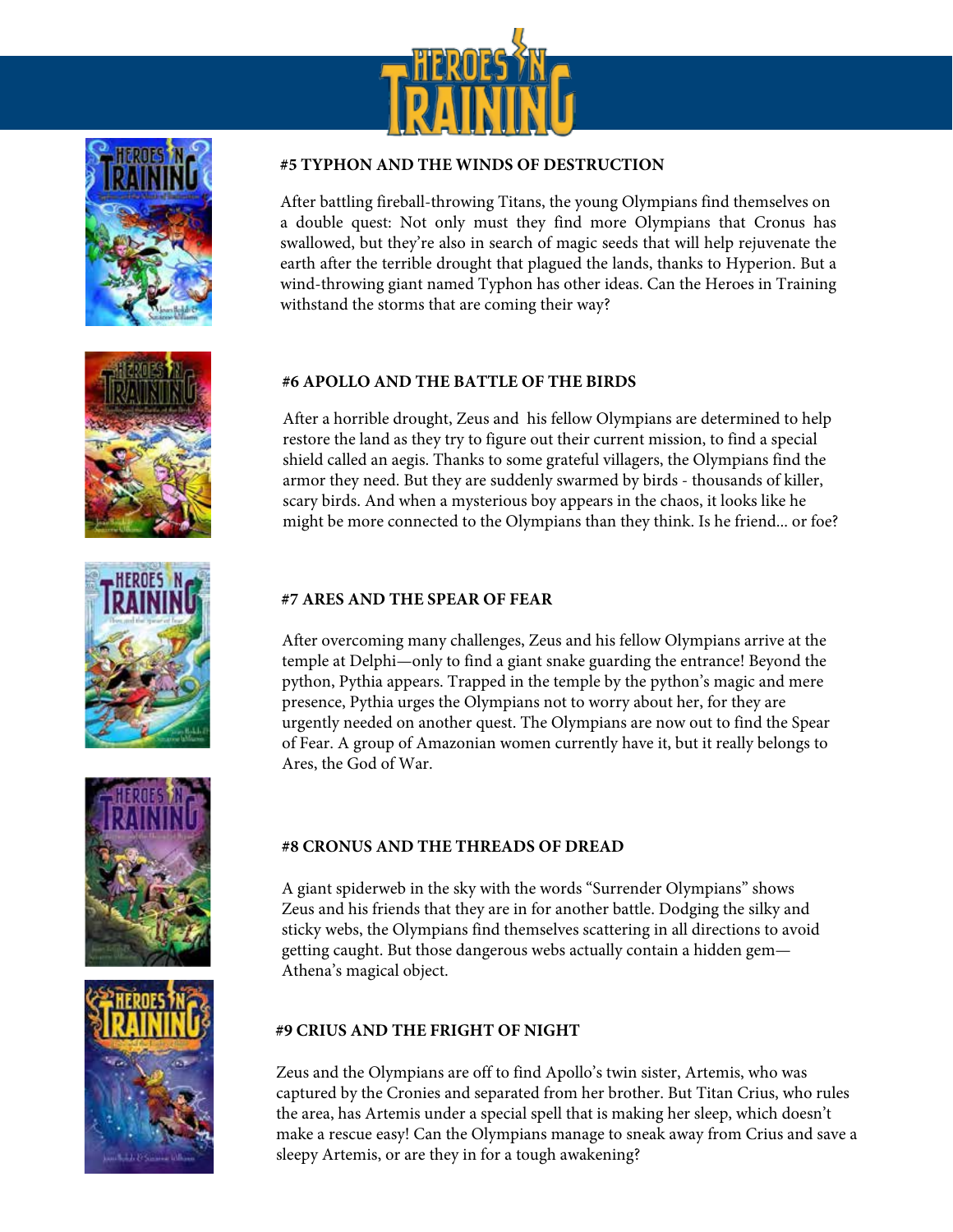











### **#10 HEPHAESTUS AND THE ISLAND OF TERROR**

leader of the island who they quickly realize is actually one of them—the Olym-Leader of the found who they quietly realize to actually one of the pian they were meant to find. But Hephaestus isn't so sure he wants to leave with the Olympians. After all, life is pretty good on Lemnos. Hephaestus suggests that if he does choose to go with the Olympians, he could be their leader. But what suggests that if  $\frac{1}{2}$  he does choose to go with the Olympians, he could be their about Zeus? Not everyone is convinced he is still up for the job... The Olympians set out for the island of Lemnos. There they meet Hephaestus, the reader of the island who they quickly realize is actually one of the suggests thouse to go with the Olympians, he could be their  $\frac{1}{2}$   $\frac{1}{2}$   $\frac{1}{2}$   $\frac{1}{2}$   $\frac{1}{2}$   $\frac{1}{2}$   $\frac{1}{2}$   $\frac{1}{2}$   $\frac{1}{2}$   $\frac{1}{2}$   $\frac{1}{2}$   $\frac{1}{2}$   $\frac{1}{2}$   $\frac{1}{2}$   $\frac{1}{2}$   $\frac{1}{2}$   $\frac{1}{2}$   $\frac{1}{2}$   $\frac{1}{2}$   $\frac{1}{2}$   $\frac{1}{2}$   $\frac{1}{2}$  Leader of the island who they quickly realize is actually one of t  $\frac{1}{2}$ If he does choose to go with the Olympians, he could be their

# **#11 URANUS AND THE BUBBLES OF TROUBLE #11 URANUS AND THE BUBBLES OF TROUBLE #11 URANUS AND THE BUBBLES OF TROUBLE #11 URANUS AND THE BUBBLES OF TROUBLE**

The Olympians find themselves in the middle of a battle between two big-time Titans. On Cronus's orders, Titan Oceanus dives into the sea and causes it to stormier.  $\frac{1}{2}$  the sky between  $\frac{1}{2}$  throws high and causes a huge battle in the sky between  $\frac{1}{2}$ trainst on cronato crack, Than countable are the the sea and causes it to in the sky between the Titans. As Uranus's stars begin to fall in the ocean, the huge splash makes a wave of bubbles that heads for the shore of the island where the Olympians and their ship are trapped. And Zeus has a feeling those bubbles mean trouble… turn even stormier. Zeus throws his thunderbolt high and cause status. On Cronuss orders, Than Oceanus dives mio the sea an

#### Perseus and the Olympians face off against the Monstrous Medusa in this Heroes in #12 PERSEUS AND THE MONSTROUS MEDUSA  $\mathbb{P}$  Perseus and  $\mathbb{P}$  and Monstrous Medusa in the Monstrous Medusa in the Monstrous Medusa in the Monstrous media in the Monstrous media in the Monstrous media in the Monster media in the Monster media in the Mons

Perseus and the Olympians face off against the Monstrous Medusa in this *Heroes in Training* adventure.

# **#13 Hermes and the Horse with Wings**

When Hermes starts to fly, Zeus knows they have found another Olympian for their group—and Hermes lets Zeus know their next adventure will be to "find the force that sings." Since Pythia never tells them exactly the right words, they figure out that they are supposed to find "the horse with wings." With the help of a reluctant Hermes and another new boy named Ron, the Olympians are off in search of a winged horse—with a few surprises along the way!

# **#14 DIONYSUS AND THE LAND OF THE BEASTS**

Zeus and his friends discover another Olympian who might be able to help in their quest to defeat King Cronus in this *Heroes in Training* adventure.